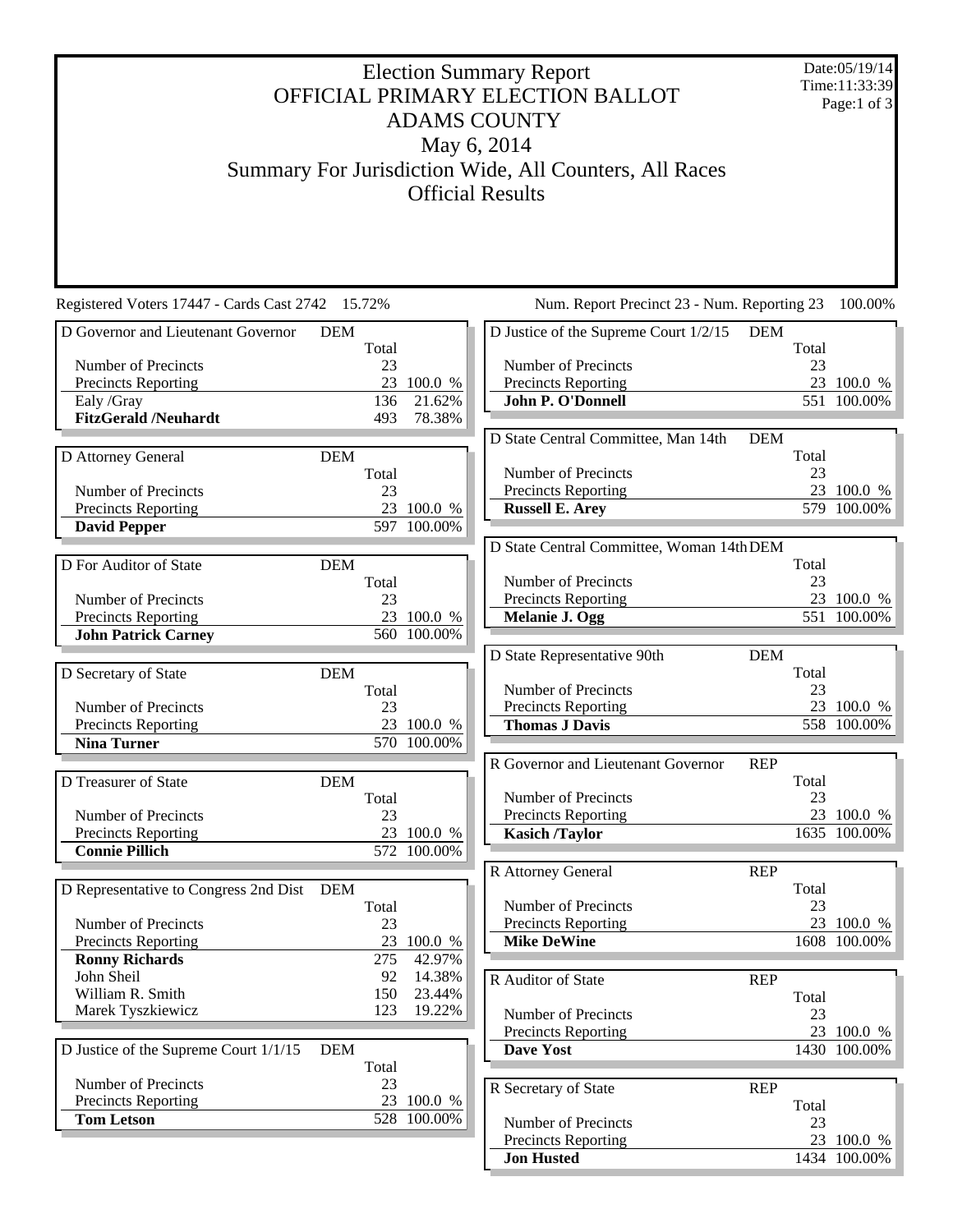## Election Summary Report OFFICIAL PRIMARY ELECTION BALLOT ADAMS COUNTY May 6, 2014 Summary For Jurisdiction Wide, All Counters, All Races Official Results

Date:05/19/14 Time:11:33:39 Page:2 of 3

| Registered Voters 17447 - Cards Cast 2742 15.72%    |       |              | Num. Report Precinct 23 - Num. Reporting 23 |            |       | 100.00%      |
|-----------------------------------------------------|-------|--------------|---------------------------------------------|------------|-------|--------------|
| R Treasurer of State<br><b>REP</b>                  |       |              | R State Representative 90th                 | <b>REP</b> |       |              |
|                                                     | Total |              |                                             |            | Total |              |
| Number of Precincts                                 | 23    |              | Number of Precincts                         |            | 23    |              |
| Precincts Reporting                                 |       | 23 100.0 %   | Precincts Reporting                         |            |       | 23 100.0 %   |
| <b>Josh Mandel</b>                                  |       | 1489 100.00% | <b>Terry A. Johnson</b>                     |            |       | 1498 100.00% |
|                                                     |       |              |                                             |            |       |              |
| R Representative to Congress 2nd Dist<br><b>REP</b> |       |              | R County Commissioner                       | <b>REP</b> |       |              |
|                                                     | Total |              |                                             |            | Total |              |
| Number of Precincts                                 | 23    |              | Number of Precincts                         |            | 23    |              |
| <b>Precincts Reporting</b>                          |       | 23 100.0 %   | Precincts Reporting                         |            |       | 23 100.0 %   |
| <b>Brad Wenstrup</b>                                |       | 1589 100.00% | <b>Brian Baldridge</b>                      |            | 1164  | 60.56%       |
|                                                     |       |              | Robin Stephenson                            |            | 758   | 39.44%       |
| R Justice of the Supreme Court 1/1/15<br><b>REP</b> |       |              |                                             |            |       |              |
|                                                     | Total |              | R County Auditor                            | <b>REP</b> |       |              |
| Number of Precincts                                 | 23    |              |                                             |            | Total |              |
| <b>Precincts Reporting</b>                          |       | 23 100.0 %   | Number of Precincts                         |            | 23    |              |
| <b>Sharon Kennedy</b>                               |       | 1345 100.00% | Precincts Reporting                         |            |       | 23 100.0 %   |
|                                                     |       |              | <b>David Gifford</b>                        |            |       | 1606 100.00% |
| R Justice of the Supreme Court 1/2/15<br><b>REP</b> |       |              |                                             |            |       |              |
|                                                     | Total |              | R Clerk of Courts                           | <b>REP</b> |       |              |
| Number of Precincts                                 | 23    |              |                                             |            | Total |              |
| Precincts Reporting                                 |       | 23 100.0 %   | Number of Precincts                         |            | 23    |              |
| <b>Judi French</b>                                  |       | 1231 100.00% | Precincts Reporting                         |            |       | 23 100.0 %   |
|                                                     |       |              | <b>Larry Heller</b>                         |            |       | 1603 100.00% |
| R Judge of Court of Appeals 4th<br><b>REP</b>       |       |              |                                             |            |       |              |
|                                                     | Total |              | G- Governor and Lieutenant Governor         | <b>GRE</b> |       |              |
| Number of Precincts                                 | 23    |              |                                             |            | Total |              |
| Precincts Reporting                                 |       | 23 100.0 %   | Number of Precincts                         |            | 23    |              |
| Peter B. Abele                                      |       | 1327 100.00% | Precincts Reporting                         |            |       | 23 100.0 %   |
|                                                     |       |              |                                             |            |       |              |
| R State Central Committee, Man 14th<br><b>REP</b>   |       |              | L Auditor of State                          | <b>LIB</b> |       |              |
|                                                     | Total |              |                                             |            | Total |              |
| Number of Precincts                                 | 23    |              | Number of Precincts                         |            | 23    |              |
| <b>Precincts Reporting</b>                          | 23    | 100.0 %      | <b>Precincts Reporting</b>                  |            |       | 23 100.0 %   |
| Greg T. Lang                                        | 343   | 24.52%       | <b>Bob Bridges</b>                          |            |       | 2 100.00%    |
| <b>Gregory H. Simpson</b>                           | 814   | 58.18%       |                                             |            |       |              |
| Ken Walston                                         | 242   | 17.30%       | L Secretary of State                        | <b>LIB</b> |       |              |
|                                                     |       |              |                                             |            | Total |              |
| R State Central Committee, Woman 14th REP           |       |              | Number of Precincts                         |            | 23    |              |
|                                                     | Total |              | Precincts Reporting                         |            |       | 23 100.0 %   |
| Number of Precincts                                 | 23    |              | <b>Kevin Knedler</b>                        |            |       | 2 100.00%    |
| <b>Precincts Reporting</b>                          |       | 23 100.0 %   |                                             |            |       |              |
| Jacki Block                                         | 273   | 19.58%       |                                             |            |       |              |
| <b>Kay Reynolds</b>                                 | 1121  | 80.42%       |                                             |            |       |              |